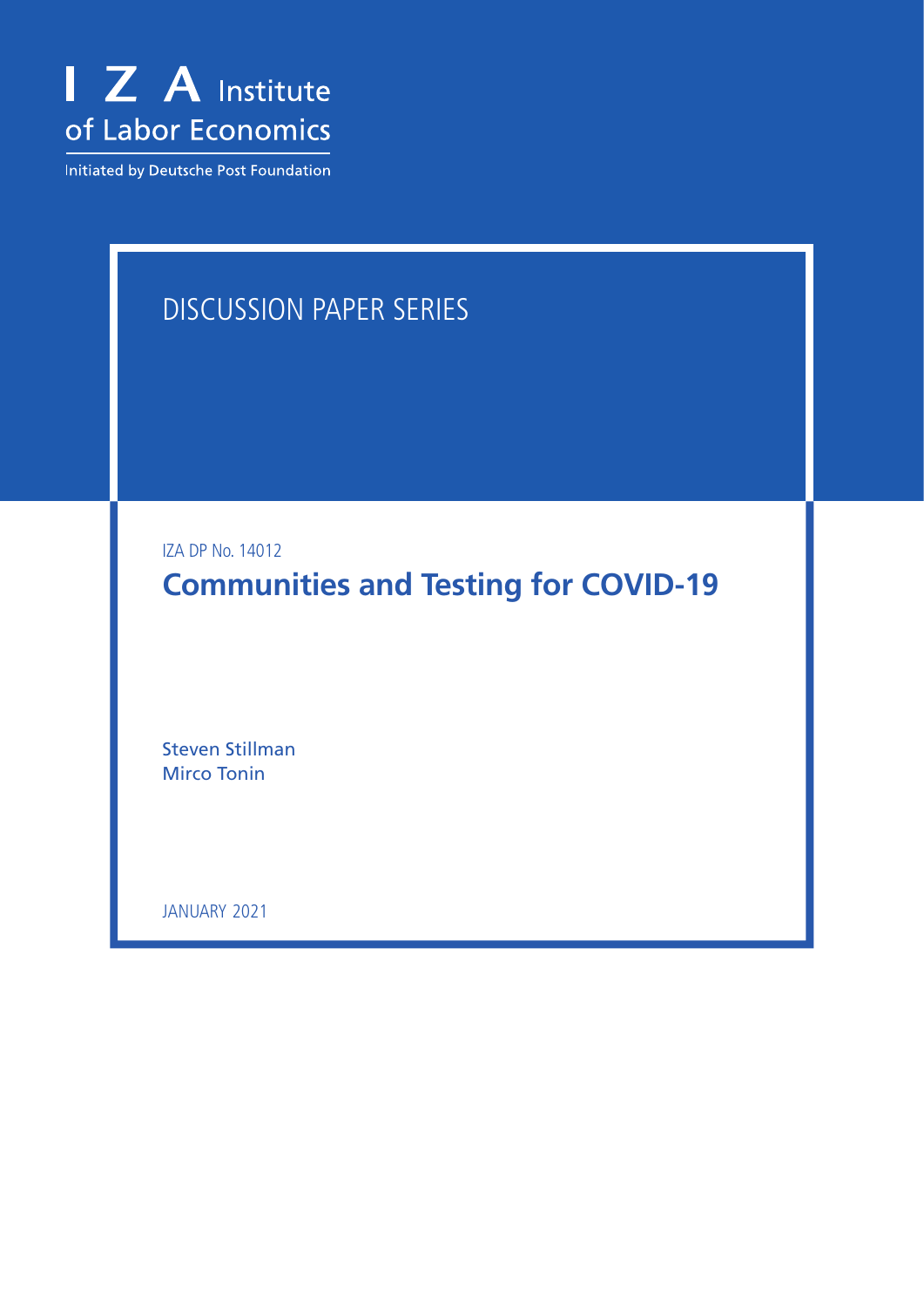

Initiated by Deutsche Post Foundation

# DISCUSSION PAPER SERIES IZA DP No. 14012 **Communities and Testing for COVID-19** JANUARY 2021 **Steven Stillman** *Free University of Bozen-Bolzano and IZA* **Mirco Tonin** *Free University of Bozen-Bolzano and IZA*

Any opinions expressed in this paper are those of the author(s) and not those of IZA. Research published in this series may include views on policy, but IZA takes no institutional policy positions. The IZA research network is committed to the IZA Guiding Principles of Research Integrity.

The IZA Institute of Labor Economics is an independent economic research institute that conducts research in labor economics and offers evidence-based policy advice on labor market issues. Supported by the Deutsche Post Foundation, IZA runs the world's largest network of economists, whose research aims to provide answers to the global labor market challenges of our time. Our key objective is to build bridges between academic research, policymakers and society.

IZA Discussion Papers often represent preliminary work and are circulated to encourage discussion. Citation of such a paper should account for its provisional character. A revised version may be available directly from the author.

ISSN: 2365-9793

**IZA – Institute of Labor Economics**

| Schaumburg-Lippe-Straße 5-9 | Phone: +49-228-3894-0       |             |
|-----------------------------|-----------------------------|-------------|
| 53113 Bonn, Germany         | Email: publications@iza.org | www.iza.org |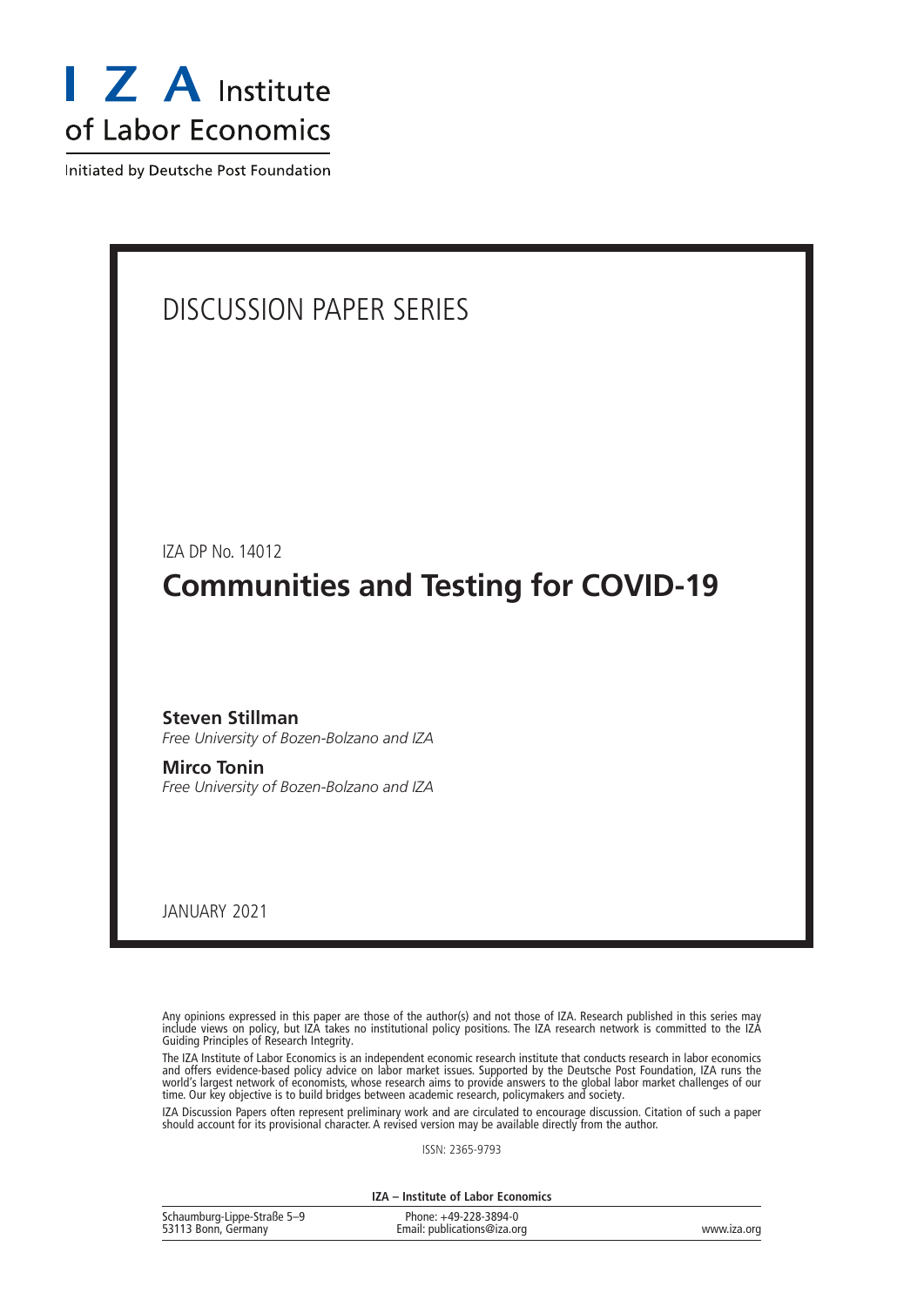# ABSTRACT

## **Communities and Testing for COVID-19\***

Between November  $18<sup>th</sup>$  and  $25<sup>th</sup>$ , 2020, 348,810 out of 500,607 (69.7 percent) eligible residents of the South Tyrol region of Italy volunteered to take a Covid-19 rapid antigen test. We examine the community characteristics that are associated with higher testing rates. Our findings point to a number of key community determinants of people's willingness to volunteer. Convenience was an important factor. Beyond that, socioeconomic status and religiosity were also both positively related to greater testing.

| <b>JEL Classification:</b> | 112.118                                |
|----------------------------|----------------------------------------|
| Keywords:                  | COVID-19, testing, volunteer, religion |

#### **Corresponding author:**

Mirco Tonin Faculty of Economics and Management Free University of Bozen-Bolzano Piazza Università 1 39100 Bolzano Italy E-mail: mirco.tonin@unibz.it

<sup>\*</sup> We would like to thank Alexia Lochmann for helpful research assistantship. Conflicts of interest: none.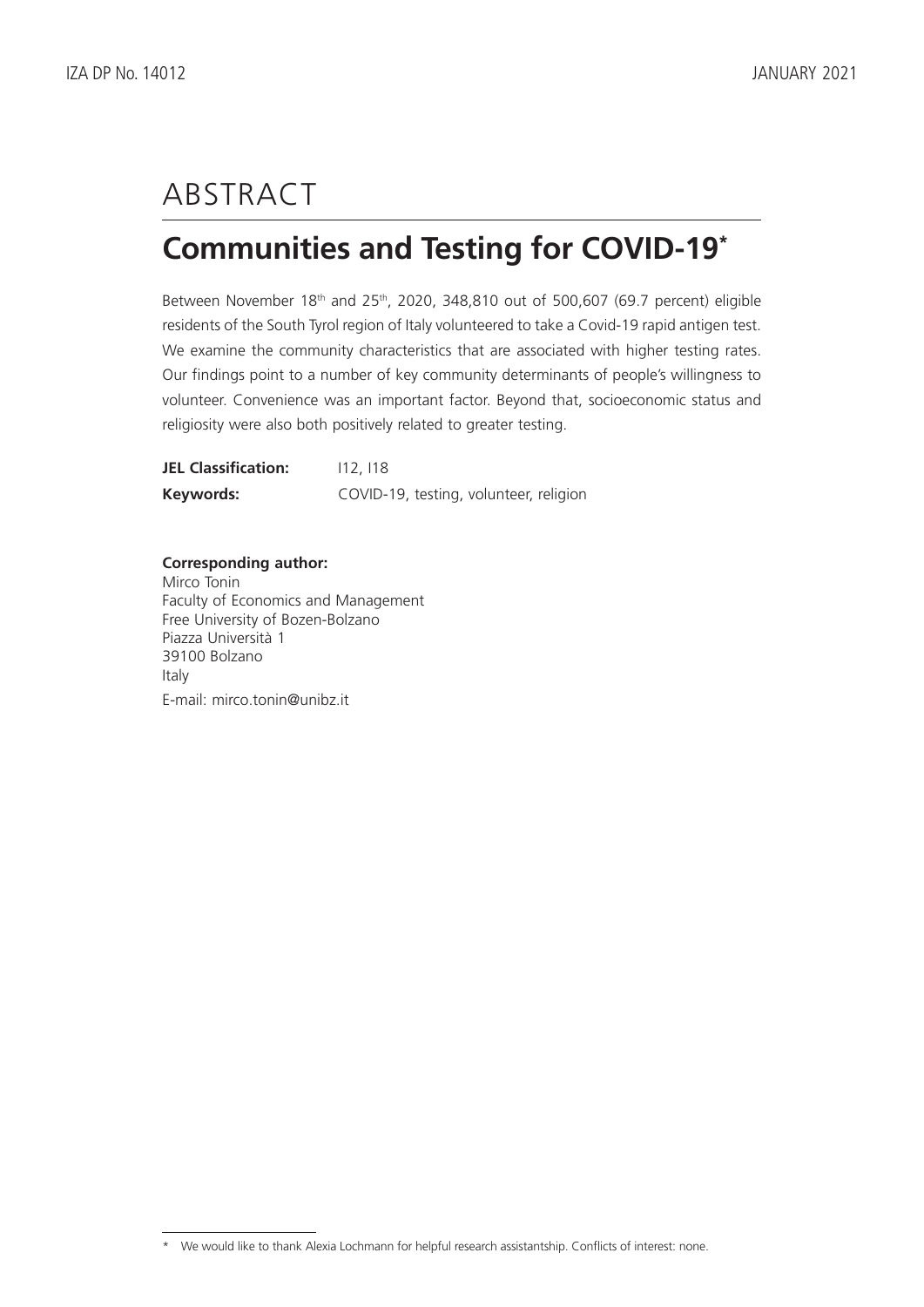#### **1. Introduction**

During the Covid-19 pandemic, people are asked to take action to protect themselves and others from infection. Wearing masks, for instance, can provide protection to the wearers, as well as reduce outward transmission by infected individuals, therefore providing protection for others (Asadi et al., 2020; Prather et al., 2020). The same will be true regarding vaccination, as the benefits to individuals are combined with benefits to others through community (herd) immunity. Despite the dramatic consequences of Covid-19, however, it cannot be taken for granted that people are keen to undertake these beneficial actions1.

In this article, we look at participation in a voluntary mass testing scheme implemented in the Italian region of South-Tyrol between November 18th and 25th, 2020, where 348,810 out of 500,607 (69.7 percent) eligible residents were administered a Covid-19 rapid antigen test. 3,448 tested positive. Testing delivers great benefits to others, in particular for the population of asymptomatic that we consider here, and we examine the community characteristics that are associated with higher testing rates. The willingness to contribute to such public goods is indeed related not only to individual characteristics, but also to social factors. The concept of social capital is often used to capture these factors (Ostrom, 2009; Putnam, 2001) and there have been several investigations about the social determinants of behavior in the pandemic, usually focusing on social distancing (Jay et al., 2020; Kapitány-Fövény and Sulyok, 2020; Bargain and Aminjonov, 2020; Barrios et al., 2021; Brodeur et al., 2020; Durante et al., 2020).

Population-scale testing has been proposed as an effective measure to control the pandemic (Taipale et al., 2020) and has already been implemented in several contexts, for instance in the Chinese regions of Wuhan and Qingdao and in Slovakia (Holt, 2020). Slovakia, in particular, tested over 3.6 million people — out of a population of almost 5.5 million —and, similarly to South-Tyrol, found that over 1% of them were positive<sup>2</sup>. Differently from the case studied here, however, non-participants were required to quarantine for ten days, thus providing a strong incentive to participate. While similar incentives could be used also for

<sup>1</sup> See on mask-wearing: https://news.gallup.com/poll/315590/americans-face-mask-usage-variesgreatly-demographics.aspx and on vaccination: https://news.gallup.com/poll/325208/americanswilling-Covid-vaccine.aspx

<sup>2</sup> https://www.nature.com/articles/d41587-020-00021-z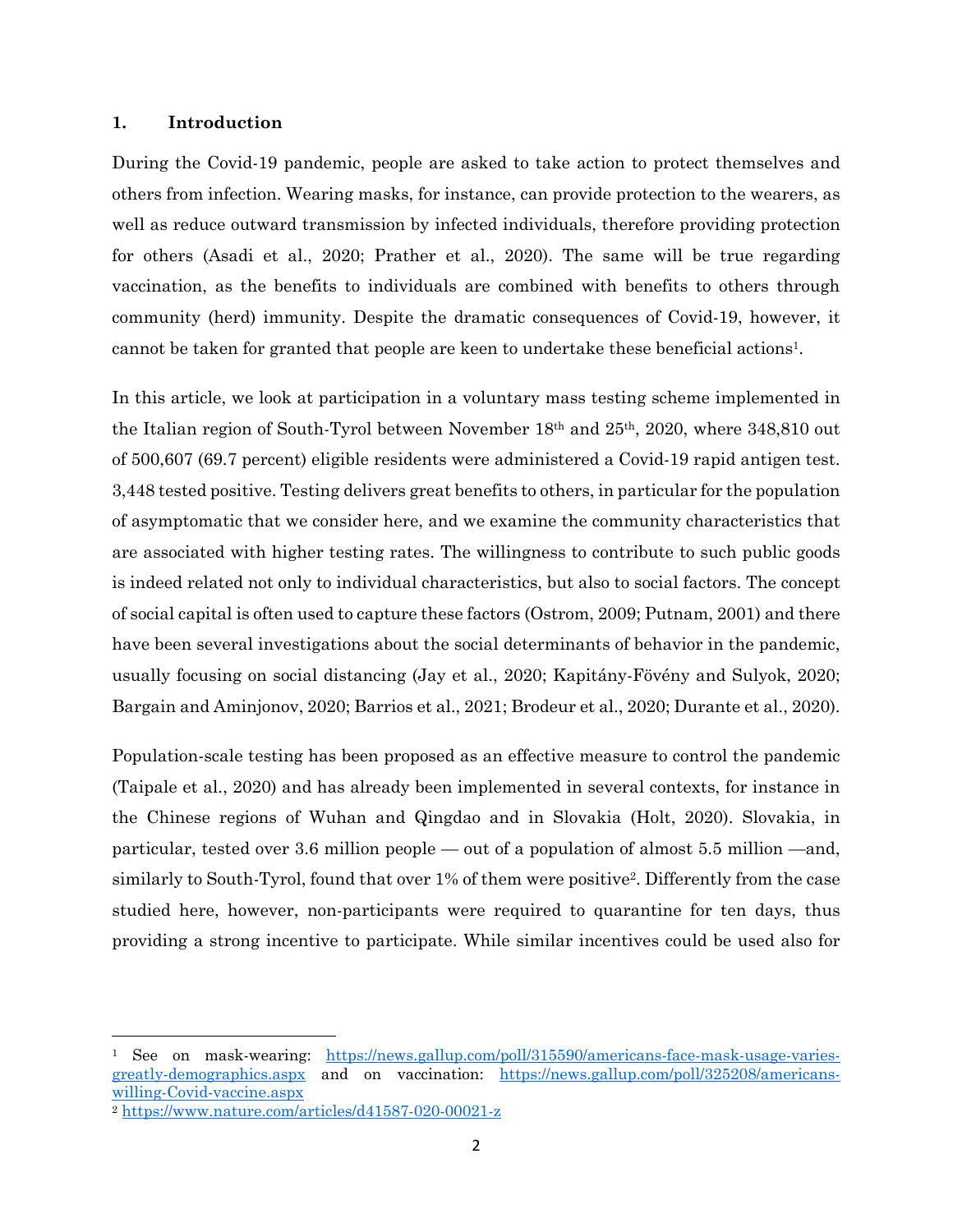vaccination, they may prove controversial, and it is therefore of great interest to study a context where participation was fully voluntary.

Previous work has found that parochialism, i.e., a preference for favoring the members of one's ethnic, racial or language group, is an important factor behind altruistic behavior (Bernhard et al., 2006). From this point of view, an interesting feature of South-Tyrol is the presence of different linguistic groups: German (around 69% of the population), Italian (around 26%), and Ladin (around  $5\%$ )<sup>3</sup>, with a conflictual relationship solved by granting special autonomy to the territory in the early 1970s (Niezing, 2017). For this reason, we explore the role of linguistic diversity, as well as of other characteristics that have been identified in the literature as relevant for contributions to public goods, like gender and education, as well as proxies for social capital and religiosity, and other relevant variables like age, household size, employment, and past prevalence of the infection. In the discussion section, we highlight how our findings relate to the existing literature.

#### **2. The Mass Test in South Tyrol**

The population of South Tyrol was invited to take part in a mass screening using antigen rapid tests, involving a nasal and throat swab. To enable this, authorities set up around 300 testing centers, with each municipality having at least one, where professional health care workers carried out the tests, with the support of volunteers from the civil protection agency, the voluntary fire services and other organizations for handling the logistics and the administration. All residents were invited to participate, with the exception of children below the age of five, people with Covid-19 symptoms, those on sick leave, those who had tested positive and isolated in the last three months, and those who had recently tested positive or were in quarantine or self-isolating. People with a prior appointment for a PCR test, those regularly tested for work reasons, and individuals in social care were also not tested.

Testing centers generally operated from 8am till 6pm from Friday, 20 November to Sunday, 22 November. During this period, people could show up at any of the centers throughout South Tyrol. In some municipalities it was possible to register online and some municipalities published suggested centers and time slots based on the address of residence. It was also

<sup>3</sup> Notice that everyone is classified within these three linguistic groups, despite the growing presence of migrants who do not necessarily belong to neither and of bilingual people.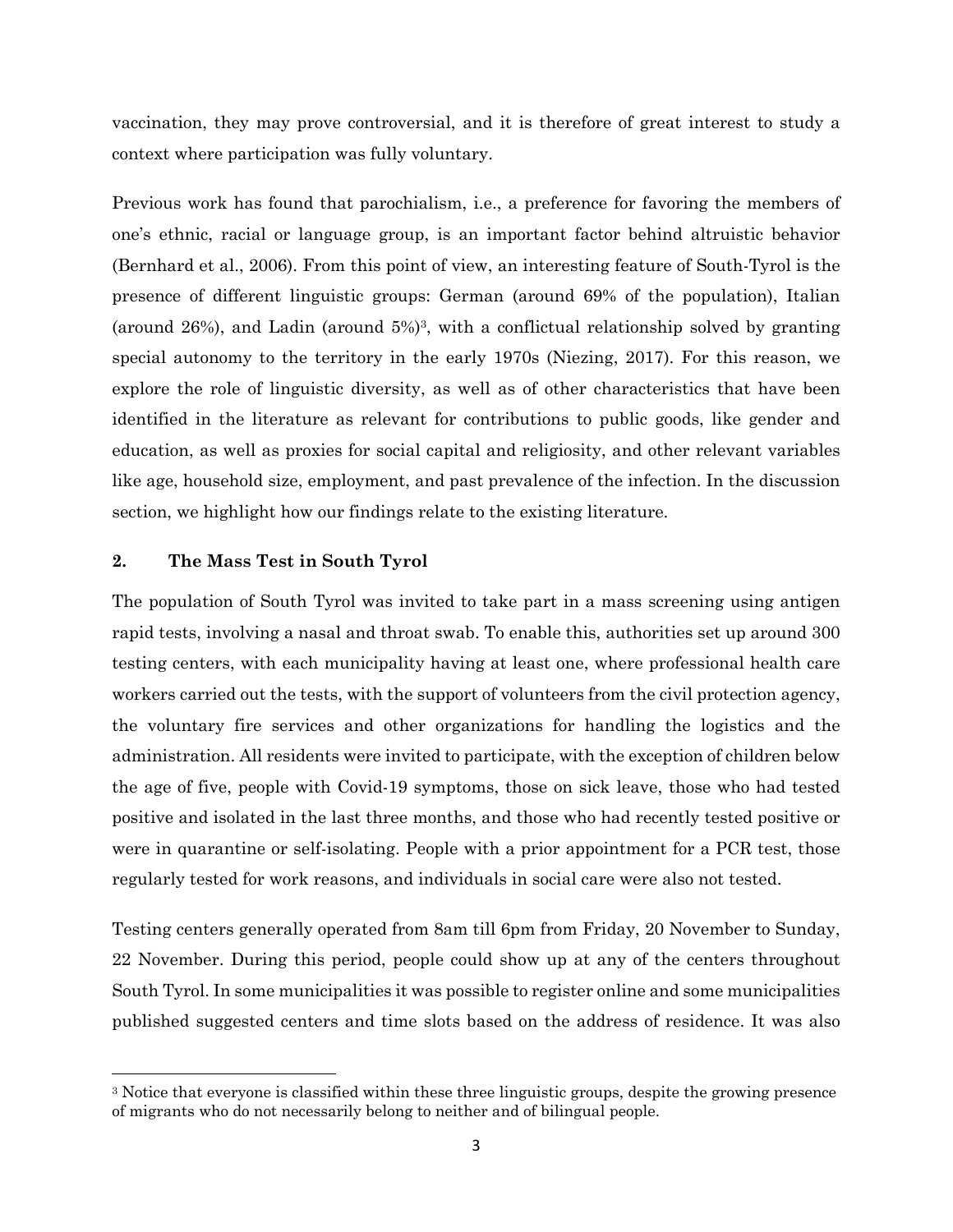possible to be tested in some pharmacies and at some GPs in the period 18 to 25 November. People only needed a valid ID and a European Health Insurance card. They filled in a form with an email address, where they would receive, generally within a day, an encrypted file with the outcome, and a mobile number, where they would receive an SMS with the code to open the file.

In case of a negative result, people were advised to continue following prevention measures like social distancing and mask wearing. In case of a positive result, people had to isolate for 10 days if asymptomatic and contact their doctor if they developed symptoms.

Participation in the mass testing was voluntary and encouraged by a massive communication campaign, providing information (with material available also in Albania, Arabic, English, French and Urdu, as well as in simple language for kids), as well as endorsements by public figures. The headline of the campaign was "Together against coronavirus", using appeals like "Let's break the infection wave together and pave the way towards a gradual return to normality!", thus underlining the importance of common action.

#### **3. Data and Methodology**

Data about testing come from the Health Authority<sup>4</sup>, while data about municipality characteristics come from the Provincial Statistical Office, ASTAT5, or the National Statistical Office, ISTAT6.

Tested individuals are matched by the authorities to their municipality of residence based on their tax identification number and the total number of residents in each municipality is measured using official registration data.7 We define the population eligible for testing as all residents of a municipality age five or higher that are not currently in quarantine either because they have recently tested positive for Covid-19 or have been in close contact with someone that has. The testing rate is then measured as the number of residents of a municipality who volunteered to be tested between November 18th and 25th divided by the population eligible for testing in that municipality. The past Covid positive rate is similarly

<sup>4</sup> https://coronatest.asdaa.it/it/muni (Italian) or https://coronatest.asdaa.it/de/muni (German)

<sup>5</sup> https://astat.provincia.bz.it/it/banche-dati-comunali.asp

<sup>6</sup> http://asc.istat.it/ASC/

<sup>7</sup> In Italy, all individuals are legally required to register in their municipality of residency and local services, such as education and health care, are only available to those that are registered.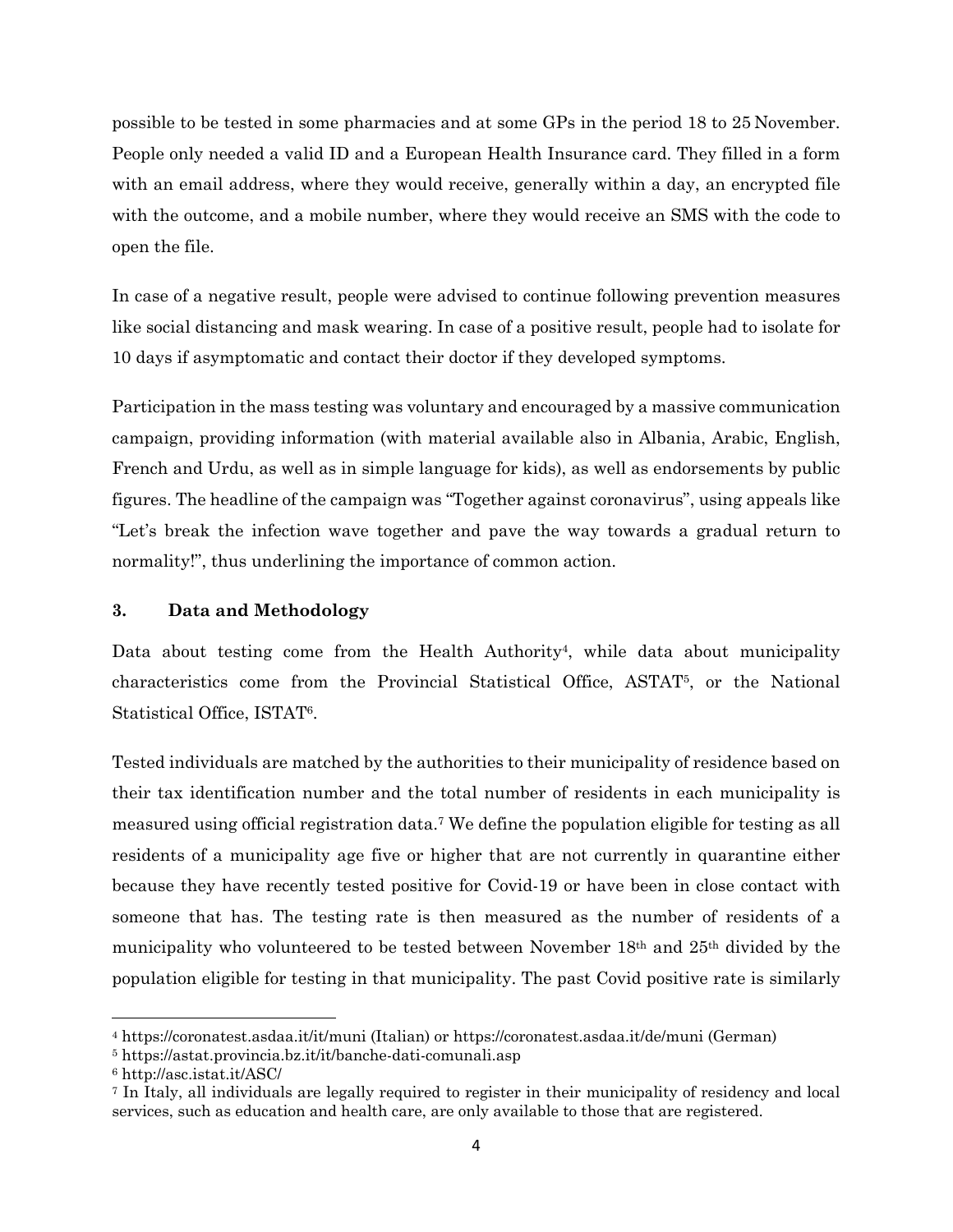calculated as the number of residents in a municipality who previously tested positive but are not currently positive divided by the total number of residents.

Age, gender, employment, immigration status and household size are measured in administrative data and made available at the municipality level. We can also calculate the standard deviation of age within a municipality using the available data. The proportion of individuals with secondary education and higher, and the proportion speaking the three official languages of the region and of volunteers at non-profits are measured using the 2011 Census.

For education and language spoken, we calculate the within municipality variation using the Herfindahl-Hirschman index (HHI) which is calculated as:  $HHJ_j = \sum_{n=1}^{k} S_{nj}^2$  where  $S_{nj}$  is the share of individuals living in municipality *j* who have characteristic *n=1, 2, …, k*. In this case, the share of individuals who speak i) German; ii) Italian; and iii) Ladin; and the share with i) no education; ii) an intermediate degree; iii) a secondary degree; and iv) an university degree. Finally, we measure, as a proxy for religiosity, the proportion of religious weddings over total weddings celebrated in a given municipality between 1995 and 2019.

In our analysis, we run an OLS regression model of the form:

$$
Y_j = \alpha + \beta X_j + \varepsilon_j
$$

where  $Y_j$  is the testing rate in municipality *j*,  $X_j$  is a vector of municipality characteristics and  $\varepsilon$ *j* is a mean zero error term. In all our models, we calculate robust standard errors that allow for heteroscedasticity. Since the outcome variable is a rate bounded between zero and one, our estimated  $\beta$  coefficients can be interpreted as the percentage point impact on the testing rate of a one unit differences in the corresponding covariate.

We estimate two specifications where we vary how we control for the language distribution in the municipality. First, we control for the percentage of residents speaking each of the official languages. Second, we control for the spoken language diversity in the municipality as measured by the HHI.

We also estimate three versions of each specification. In the first one, each municipality is given equal weight and hence given an equal importance in estimating the relationship between *X* and *Y*. In the second one, the model is estimated using weighted-GLS and the importance of each municipality is determined by its registered population. Here, more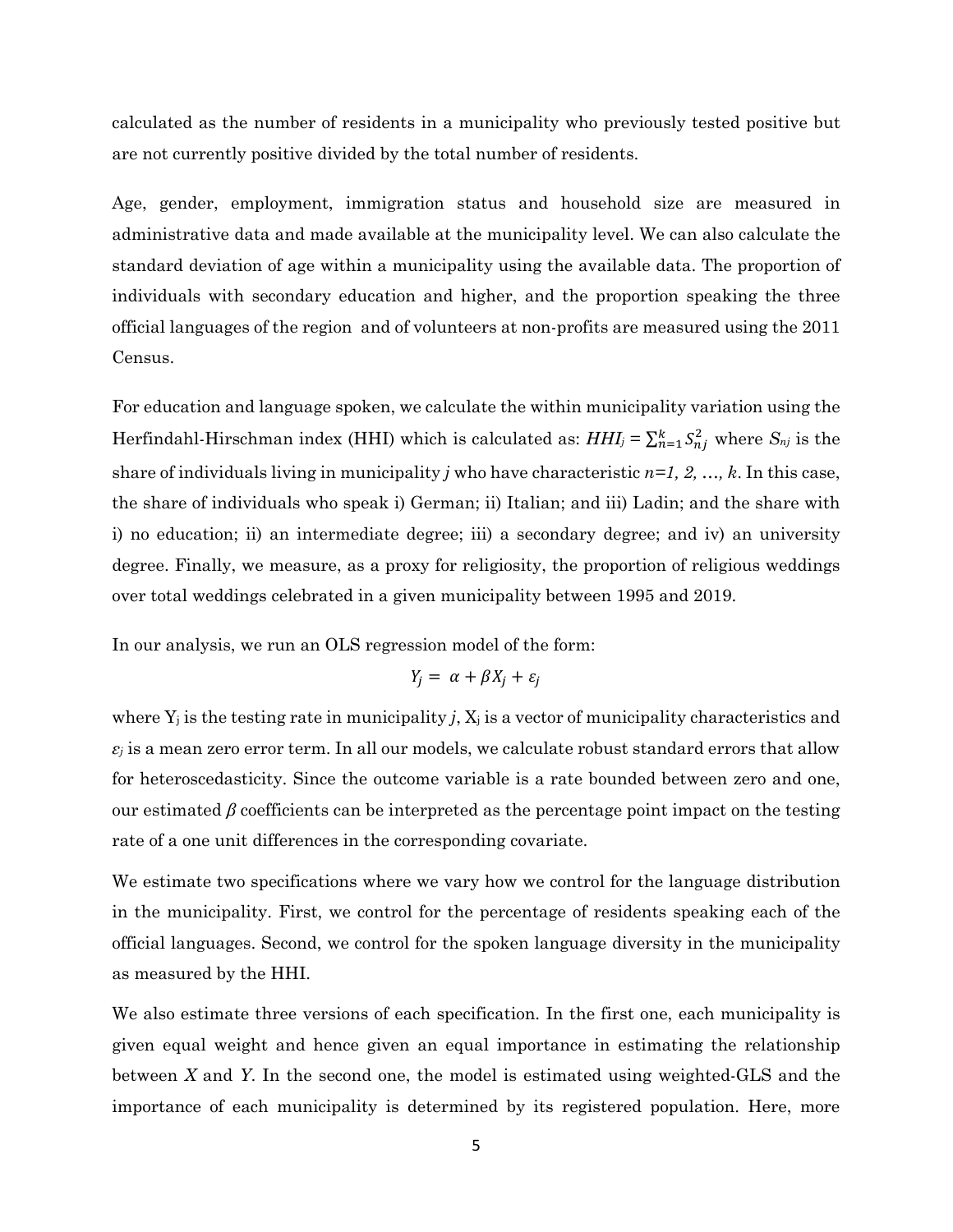populated municipalities are more important in determining the relationship between *X* and *Y*. The final specification is similar to the second one, but we drop the five municipalities with population above 15,000, thus having a more homogeneous sample.

#### **4. Results**

Figure 1 shows the variation in testing rates across the 116 municipalities of the South Tyrol, while Table 1 shows the distribution across the municipalities. Testing rates varied between 54.2 and 85.9% with the interquartile range 67.5 to 74.5%. Around 71% of eligible individuals volunteered to be tested in the median municipality. While we are interested in how community characteristics relate to testing rates, there is a large variation in the population of different municipalities (from 200 in the smallest to 108,606 in the largest), hence we also examine how testing rates vary when we weight municipalities by their population. While the most populated municipalities have relatively low testing rates, our weighted estimates look fairly similar with a median testing rate of 68.9% and an interquartile range of 67.0 to 72.2%. We also present weighted estimates where we drop five municipalities that have a population greater than 15,000.8 The weighted distribution of test rates is nearly identical in this sample to the unweighted distribution across all municipalities.

Table 2 presents the mean and standard deviation for all municipality characteristics that we consider in our analysis. On average, municipalities have 4,630 residents and the average population density is 125 inhabitants per KMs^2. On average, there were three testing centers per municipality, and previously 1.2 percent of population had tested positive for Covid-19. On average, residents are aged 42, gender balanced, living in a household with 2.5 members. 53% of residents are employed, 41% have secondary education or higher, 6.8% are immigrants, and 83.7% speak German, 9.5% speak Italian and 6.9% speak Ladin as their principal language. On average, 48% of weddings performed recently in each municipality were religious ceremonies and 48% of the population volunteered at a non-profit organization. We also examine the importance of heterogeneity within municipalities on three dimensions, age, education and language spoken. The standard deviation of age within communities, is

<sup>8</sup> This drops the four 'cities' of the South Tyrol, i.e. Bolzano-Bozen, Merano-Meran, Brixen-Bressanone and Bruneck-Brunico, and what can be considered the largest suburb of Bolzano, Laives-Leifers.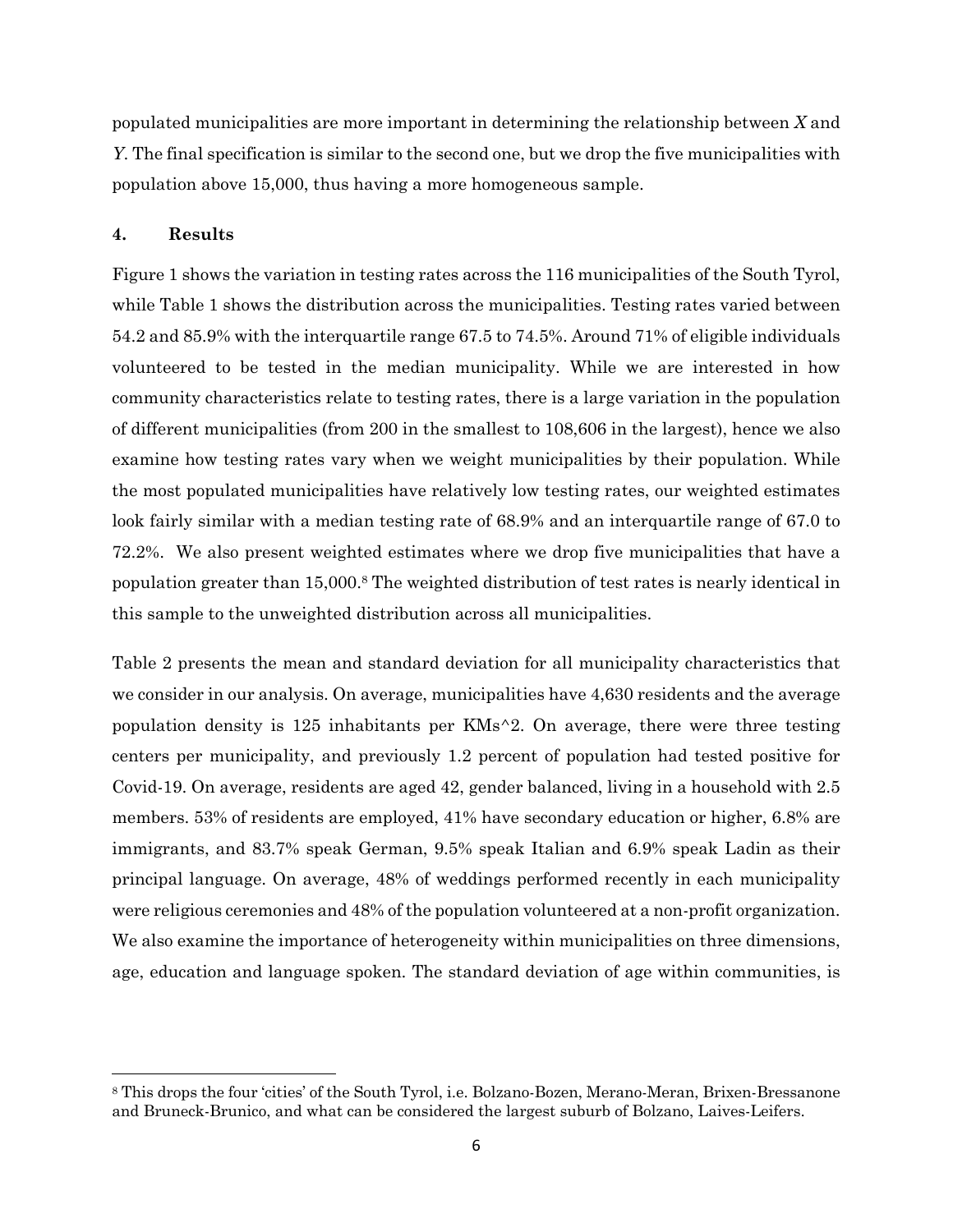23.5 on average, while the HHI for education is 0.31 and for language spoken 0.86, on average.

Weighting for population size, the average municipality is much larger with 30,230 residents, a density of 657 inhabitants per KMs^2, with fifteen testing centers. Perhaps surprisingly, most other characteristics of the residents are fairly similar. The main exceptions are that residents of larger areas are more educated, more likely to be immigrants, and more likely to be Italian speakers. In these areas, weddings are less likely to be religious and the primary language is more diverse (between Italian, German and Ladin). When the larger municipalities are dropped, the characteristics of the weighted sample are nearly identical to those of the unweighted sample in all dimensions.

Table 3 presents our main results. We will focus our discussion on the characteristics of municipalities that are associated with the community testing rate at a minimum 10 percent significance threshold, but also mention some other interesting relationships. We first discuss the results treating all municipalities with equal weighting. Controlling for population density and the number of testing centers, testing rates are lower in more populated municipalities, but the effect size is fairly small with an additional 1,000 people associated with 0.6-0.7 percentage point (pp) lower testing rates. On the other hand, having more testing centers is correlated with higher testing rates, with each additional center associated with 0.7-1.0 pp higher testing rates.

Testing rates are higher in municipalities with an older population, less age variation, more women, larger households and a more educated population. Testing rates are also higher in municipalities with a higher proportion of religious weddings, with communities with a 10 pp higher proportion of religious weddings having 1.1-1.4 pp higher testing rate. Finally, municipalities with a larger share of individuals speaking the two minority languages in the region (Italian and Ladin) or those with more diversity in language spoken have higher testing rates. One interesting, albeit not statistically significant, finding is that testing rates are lower in municipalities with higher previous positive Covid-19 rates.

Our main results are remarkably similar if we weight each municipality by its population. The only substantive differences we find are for the population variables. Now, both the negative relationship between population and testing rates and the positive relationship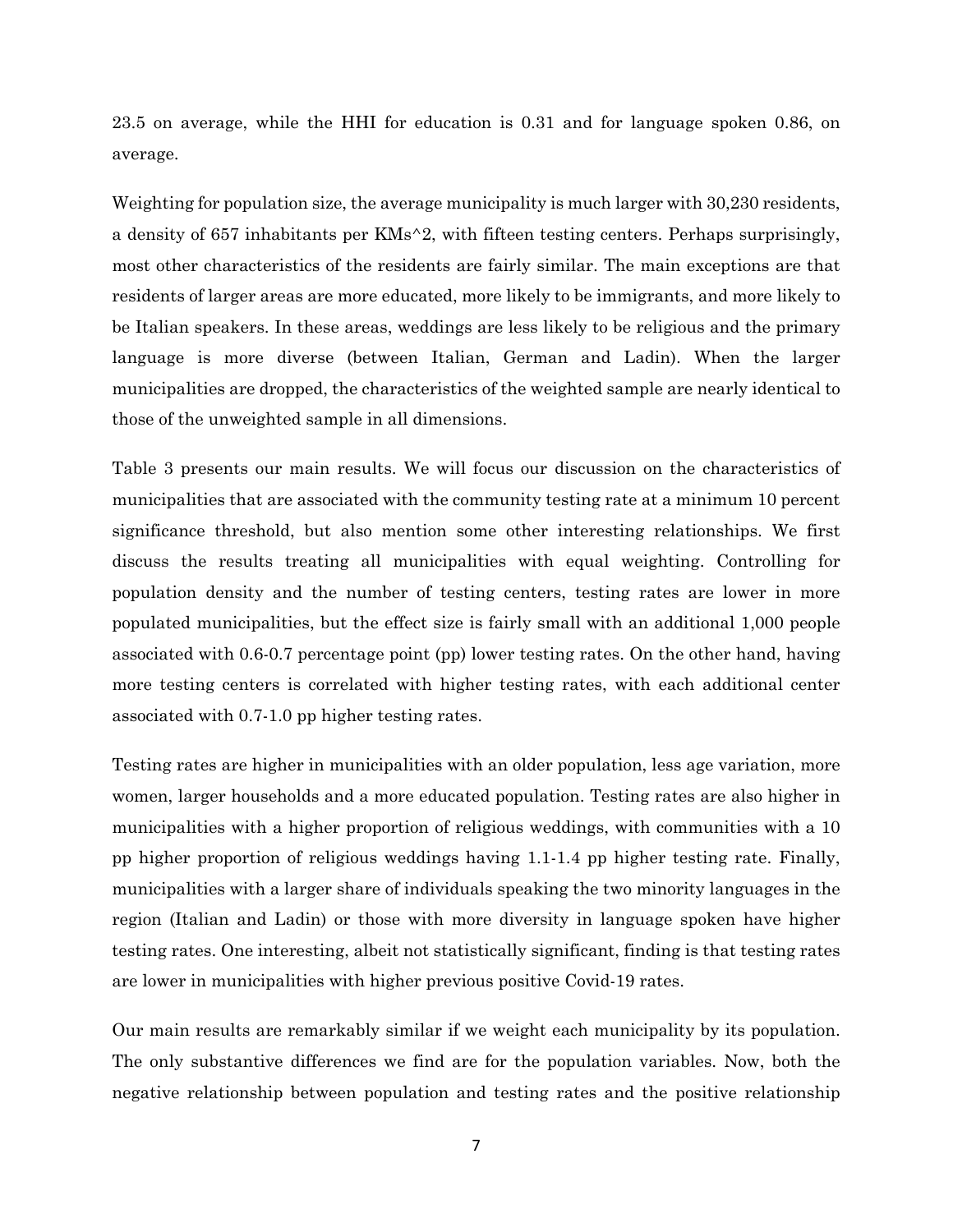between number of testing centers and testing rates are both about half their size as in the unweighted estimates. The same is true if we exclude the larger municipalities, now neither population nor number of testing centers is statistically significantly associated with testing rates, but population density has a positive association with municipalities with an additional 100 people per KMs^2 having 1.8-1.9 pp higher testing rates.

#### **5. Discussion**

Our findings point to a number of key community determinants of people's willingness to volunteer for the Covid mass testing program in the South Tyrol.

First, it is clear that convenience was an important factor; after controlling for population and population density, individuals were more likely to get tested in communities where there were more centers.

Second, communities where the population is older, more educated and living in larger households had higher testing rates, consistent with a positive relationship between socioeconomic status and willingness to contribute to public goods. The finding on age could also be related to the increased risk of hospitalization or deaths associated with age9. Similarly, the finding for household size could occur because large households have increased social contacts and hence are at higher risk $10$ .

Third, we find higher testing rates in communities with a higher female share, consistent with a vast literature showing gender differences in preferences, including altruism (Croson and Gneezy, 2009; Falk and Hermle, 2018).

Fourth, we find that more religious communities – proxied by share of religious weddings – have higher testing rates consistent with the literature showing religious rituals being associated with higher degrees of cooperation (Ruffle and Sosis, 2007) and, more generally, showing the link between religiosity and civic responsibility (Monsma, 2007).

Fifth, we find some weak evidence that social cohesion is related to testing rates, with communities with higher dispersion in terms of age having lower testing rates. However, we

<sup>9</sup> https://www.cdc.gov/coronavirus/2019-ncov/need-extra-precautions/older-adults.html

<sup>&</sup>lt;sup>10</sup> Supporting this, we also find higher testing rates in communities with more employed people, but this is not usually statistically significant.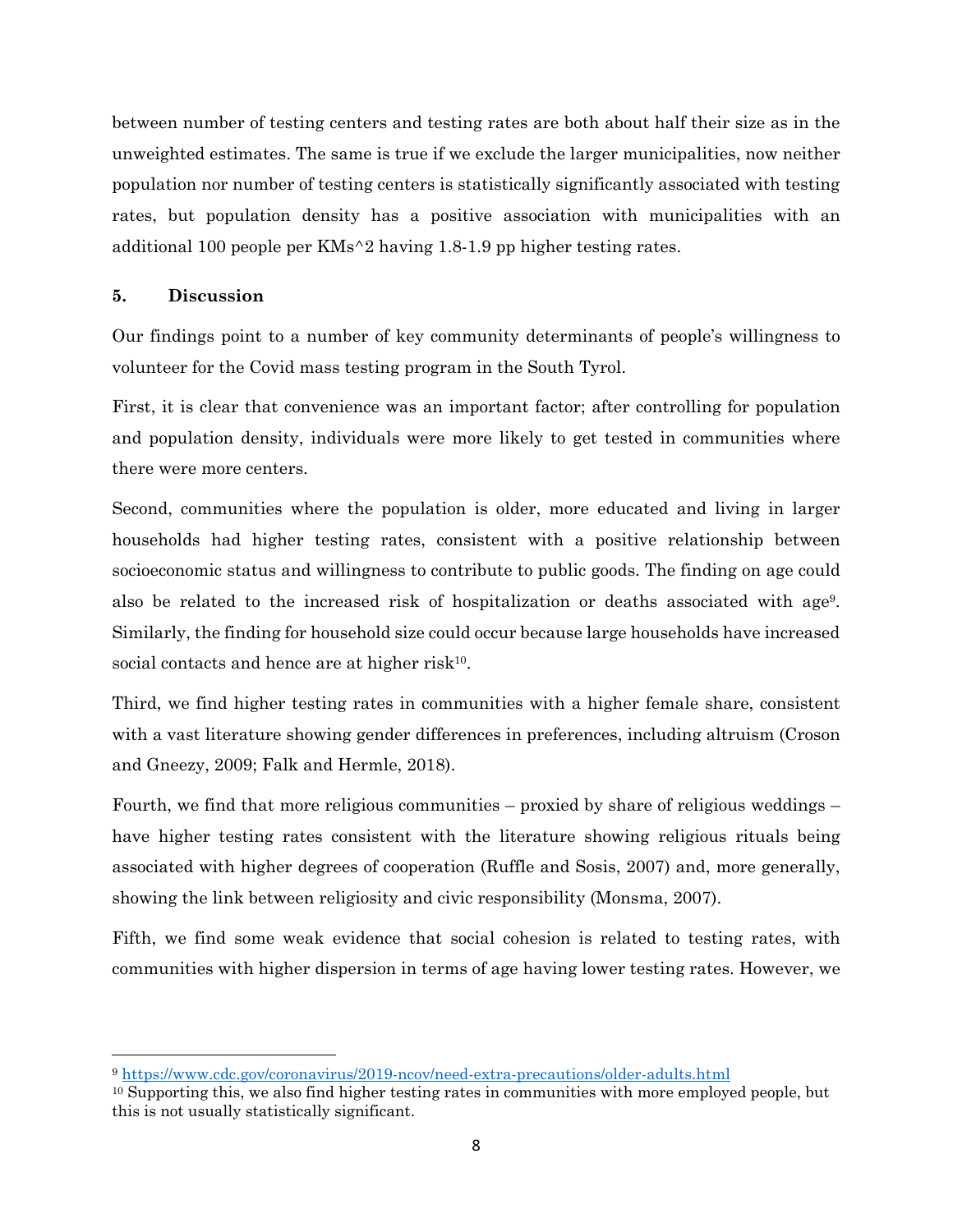do not find a significant relationship between educational diversity, immigration share or volunteering rates, which are arguably other proxies of social cohesion, and testing rates.

Finally, we find higher testing rates in municipalities with a higher share of speakers of Italian and Ladin. Given their status as languages spoken by a minority of the population at the provincial level, these localities also have more linguistic diversity, and therefore a lower HH index. Higher linguistic diversity is thus associated with increased participation. This result may be related to the fact that, among Italian regions, South-Tyrol has by far the lowest vaccination coverage<sup>11</sup>, an issue mostly related to the German speaking population (Kreidl and Morosetti, 2003) and this diffidence may spillover towards the tests. The minority populations might have preferences more aligned with the rest of Italy or have worried about negative spillovers from potential lower testing rates among the German-speaking majority.

Interesting, we found an insignificant relationship between the past Covid positive rates in a community and the current testing rates. One could have expected a positive effect of higher previous contagion, on the contrary the insignificant coefficient is consistently negative.

While we focus on a mass testing campaign, we suspect that similar patterns would reveal themselves for vaccination uptake. Hence, these results can be useful for helping guide policies designed to increase vaccine uptake, for example, by making it more convenient, encouraging people to think about the importance of protecting other people and focusing extra resources on lower socioeconomic status communities.

However, an important limitation of our study is that we can only measure the role of community characteristics and it is possible that this hides important heterogeneity across individuals. Beyond this, because individuals typically sort into communities with people with similar characteristics, the correlation between community characteristics and the measured outcome might be stronger at the community than individual level. Furthermore, we can only measure a subset of community characteristics that are related to testing rates and hence we might have not accounted for important unobservable characteristics that could bias the relationships that we currently estimate.

<sup>11</sup> https://www.epicentro.iss.it/vaccini/dati\_Ita. South Tyrol is also the region with the lowest usage of antibiotics (Osservatorio Nazionale sull'impiego dei Medicinali, 2019).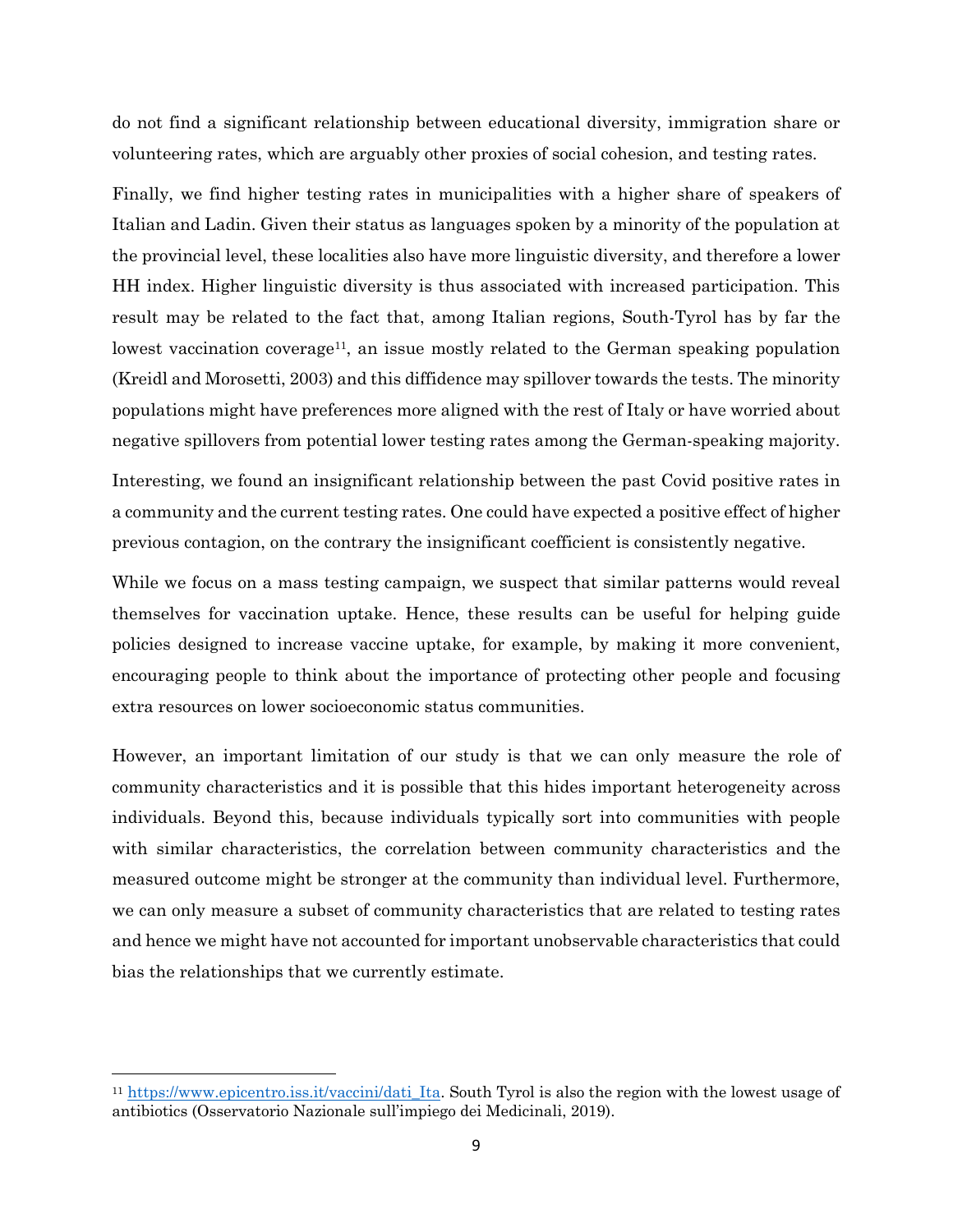This notwithstanding, our results can be helpful in identifying communities particularly at risk of not adhering to voluntary programs to fight the pandemic, in our case mass tests, but in prospect also vaccination campaigns.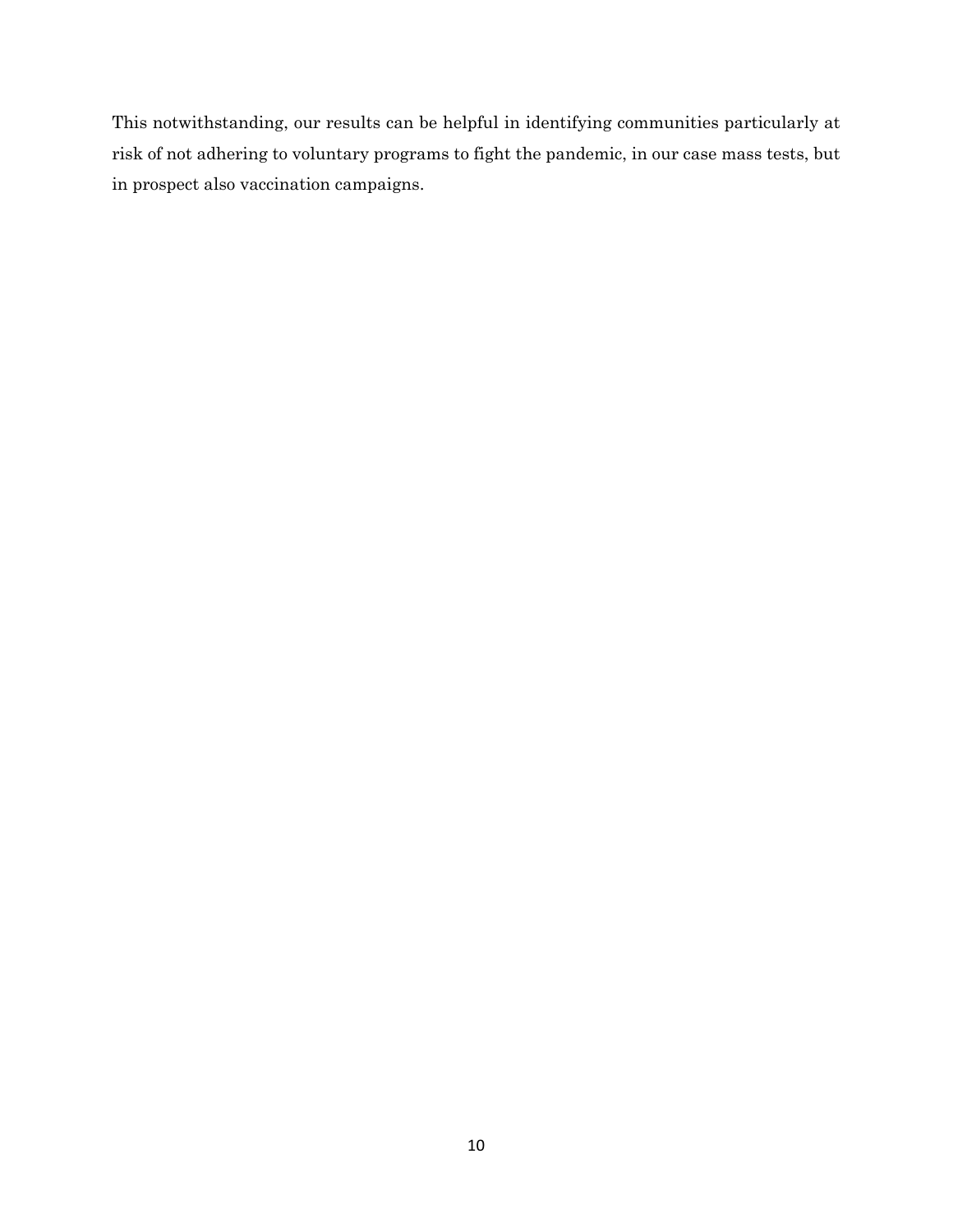### **Bibliography**

Asadi, S., Cappa, C.D., Barreda, S. *et al.* Efficacy of masks and face coverings in controlling outward aerosol particle emission from expiratory activities. *Sci Rep* **10,** 15665 (2020). https://doi.org/10.1038/s41598-020-72798-7

Bargain, O., and Aminjonov, U. (2020). Trust and Compliance to Public Health Policies in Times of Covid-19. https://www.iza.org/publications/dp/13205/trust-and-compliance-topublic-health-policies-in-times-of-Covid-19

Barrios, J. M., Benmelech E., Hochberg Y. V., Sapienza, P. and Zingales, L. (2021). Civic capital and social distancing during the Covid-19 pandemic. Journal of Public Economics, vol 193.

Bernhard, H., Fischbacher, U. and Fehr, E. Parochial altruism in humans. Nature 442, 912–915 (2006). https://doi.org/10.1038/nature04981

Brodeur, A., Grigoryeva, I., and Kattan, L. (2020). Stay-At-Home Orders, Social Distancing and Trust. https://www.iza.org/publications/dp/13234/stay-at-home-orders-social-distancing-andtrust

Croson, R. and Gneezy, U., 2009. Gender differences in preferences. Journal of Economic literature, 47(2), pp. 448-74.

Durante, R., Guiso, L., and Gulino, G. (2020). Asocial Capital: Civic Culture and Social Distancing during Covid-19. https://papers.ssrn.com/sol3/papers.cfm?abstract\_id=3611606

Falk, A. and Hermle, J., 2018. Relationship of gender differences in preferences to economic development and gender equality. Science, 362(6412).

Prather, K. A., Chia C. Wang, Robert T. Schooley, Reducing transmission of SARS-CoV-2, Science 26 Jun 2020: https://doi.org/1422-1424 10.1126/science.abc6197

Holt, E. (2020). Slovakia to test all adults for SARS-CoV-2. The Lancet, 396(10260), 1386- 1387. https://doi.org/10.1016/S0140-6736(20)32261-3

Jay, J., Bor, J., Nsoesie, E.O. et al. Neighbourhood income and physical distancing during the Covid-19 pandemic in the United States. Nat Hum Behav (2020). https://doi.org/10.1038/s41562-020-00998-2

Kapitány-Fövény, M., Sulyok, M. Social markers of a pandemic: modeling the association between cultural norms and Covid-19 spread data. Humanit Soc Sci Commun 7, 97 (2020). https://doi.org/10.1057/s41599-020-00590-z

Kreidl, P. and Morosetti, G., 2003. Müssen wir in naher Zukunft mit einer Masernepidemie in Südtirol rechnen?. Wiener Klinische Wochenschrift, 115, pp.55-60.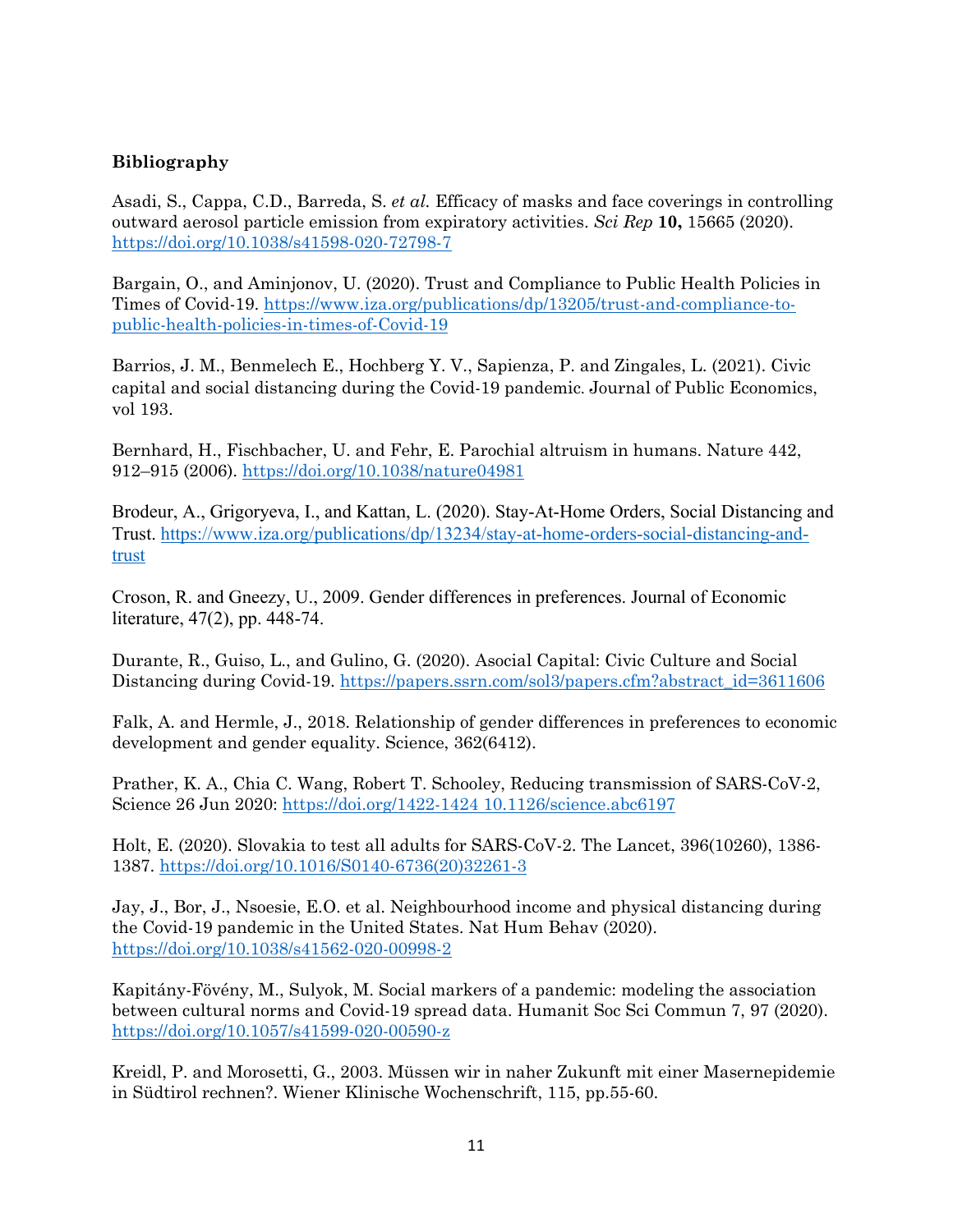Jussi Taipale, Paul Romer, Sten Linnarsson, Population-scale testing can suppress the spread of Covid-19 medRxiv 2020.04.27.20078329; doi: https://doi.org/10.1101/2020.04.27.20078329

Moran KR, Del Valle SY (2016) A Meta-Analysis of the Association between Gender and Protective Behaviors in Response to Respiratory Epidemics and Pandemics. PLoS ONE 11(10):e0164541. https://doi.org/10.1371/journal.pone.0164541

Monsma, S.V., 2007. Religion and philanthropic giving and volunteering: Building blocks for civic responsibility. Interdisciplinary Journal of Research on Religion, 3.

Niezing, J., 2017. South Tyrol: A minority conflict of the twentieth century. Routledge.

Osservatorio Nazionale sull'impiego dei Medicinali. L'uso degli antibiotici in Italia. Rapporto Nazionale 2017. Roma: Agenzia Italiana del Farmaco, 2019.

Ostrom, E. (2009). What is social capital. In: Bartkus, V. O., & Davis, J. H. (Eds.). (2010). Social capital: Reaching out, reaching in. Edward Elgar Publishing.

Putnam, R., 2001. Social capital: Measurement and consequences. Canadian journal of policy research, 2(1), pp.41-51.

Ruffle, B.J. and Sosis, R., 2007. Does it pay to pray? Costly ritual and cooperation. The BE Journal of Economic Analysis & Policy, 7(1).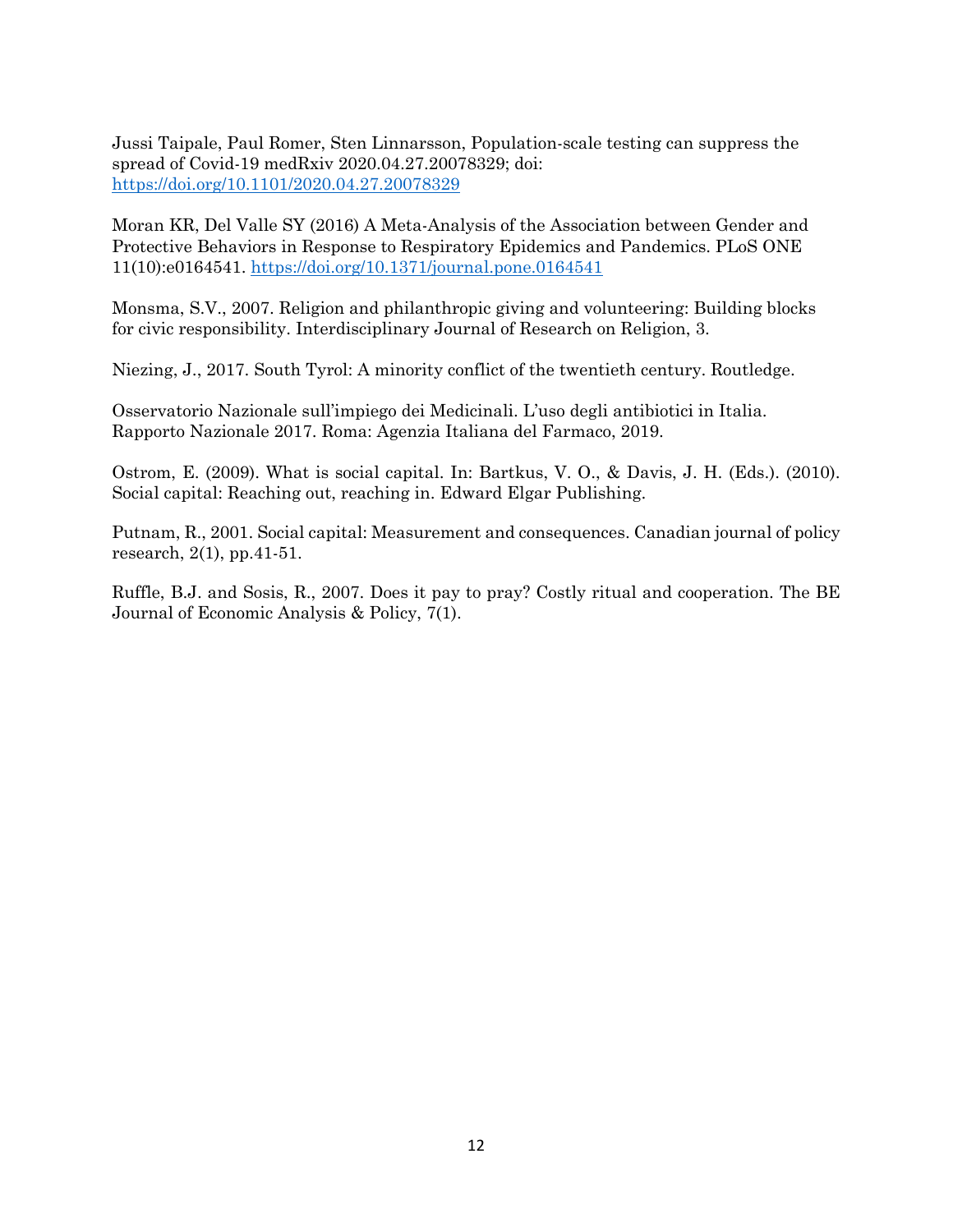Figure 1: Covid-19 Testing Rates across Municipalities in the South Tyrol

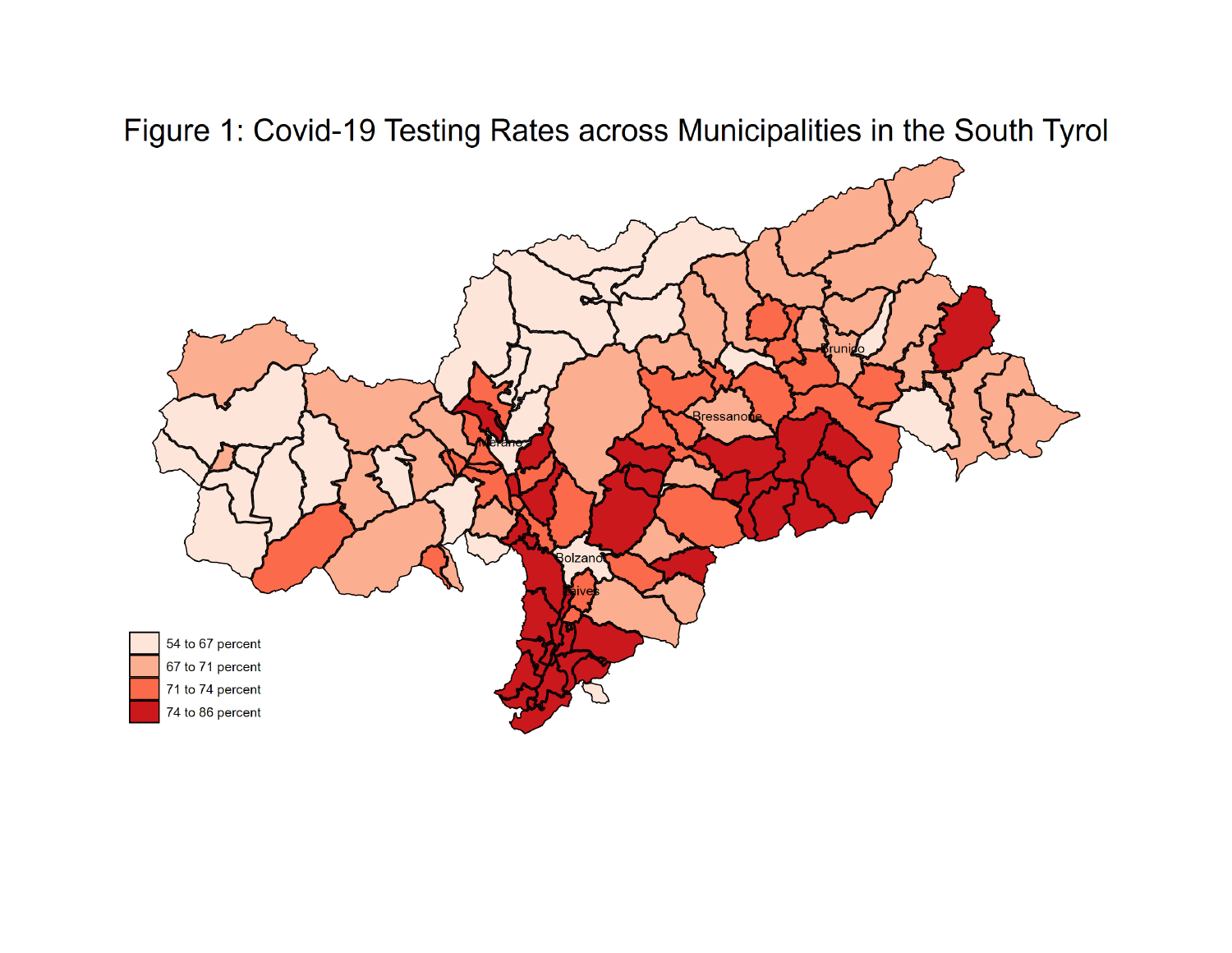|                           | Unweighted | Weighted by Total<br>Population | Weighted by Population -<br>Dropping Municipalities<br>>15K Population<br>0,711 |  |
|---------------------------|------------|---------------------------------|---------------------------------------------------------------------------------|--|
| Mean                      | 0,711      | 0,697                           |                                                                                 |  |
| <b>Standard Deviation</b> | 0,059      | 0,045                           | 0,051                                                                           |  |
| 1st Percentile            | 0,552      | 0,621                           | 0,576                                                                           |  |
| 5th Percentile            | 0,621      | 0,637                           | 0,633                                                                           |  |
| 10th Percentile           | 0,638      | 0,651                           | 0,638                                                                           |  |
| 25th Percentile           | 0,675      | 0,670                           | 0,677                                                                           |  |
| 50th Percentile           | 0,712      | 0,689                           | 0,715                                                                           |  |
| 75th Percentile           | 0,745      | 0,722                           | 0,745                                                                           |  |
| 90th Percentile           | 0,782      | 0,757                           | 0,775                                                                           |  |
| 95th Percentile           | 0,816      | 0,781                           | 0,793                                                                           |  |
| 99th Percentile           | 0,847      | 0,826                           | 0,840                                                                           |  |
| Municipalities            | 116        | 116                             | 111                                                                             |  |

## **Table 1: Testing Rates Across Municipalities**

Testing rates are the share population excluding those currently positive or in quarantine.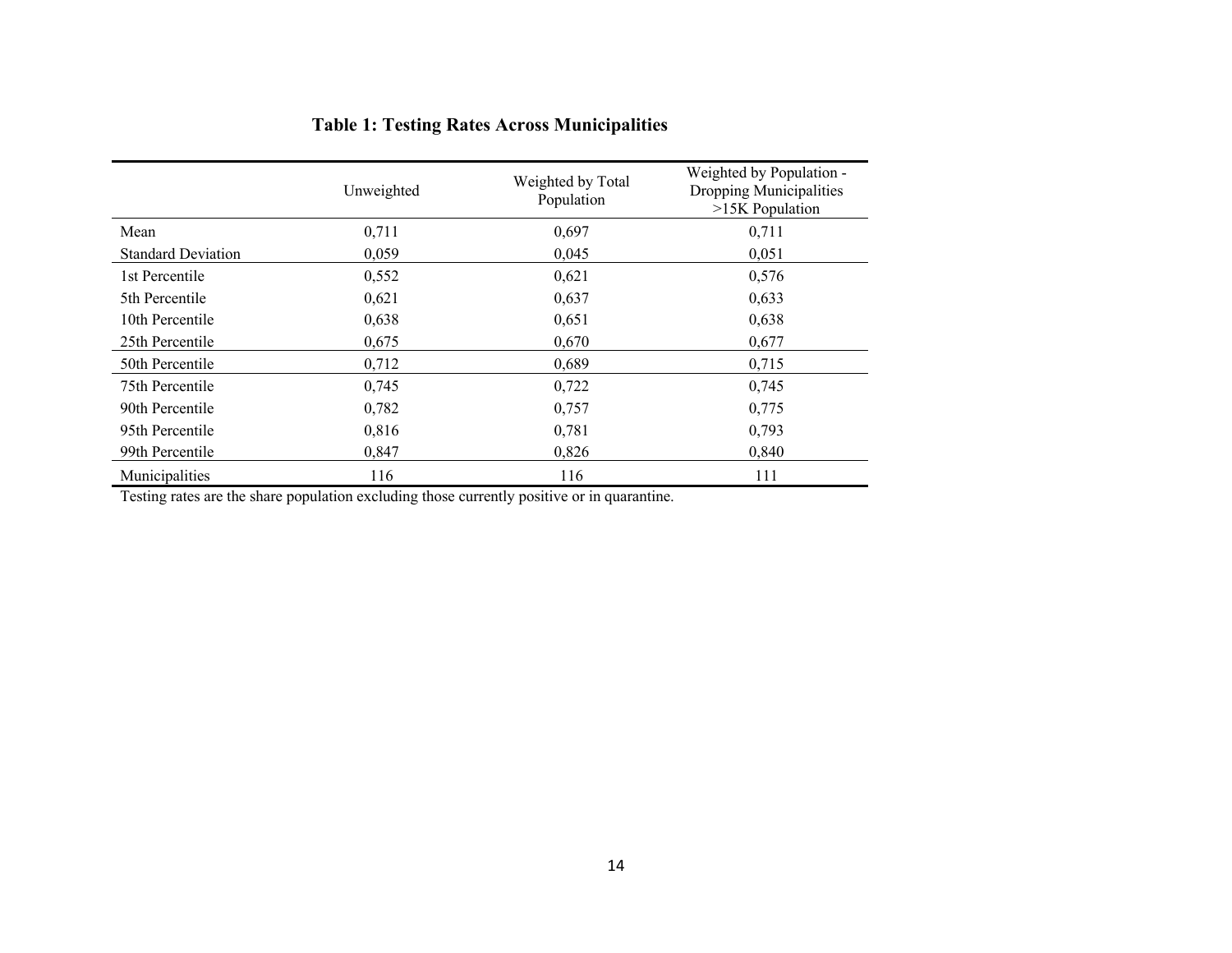|                               |            |                        | Weighted by Population - |  |
|-------------------------------|------------|------------------------|--------------------------|--|
|                               | Unweighted | Weighted by Population | Dropping Municipalities  |  |
|                               |            |                        | >15K                     |  |
| Population/1000               | 4,63       | 30,23                  | 4,72                     |  |
|                               | (10,9)     | (41,1)                 | (3,4)                    |  |
| <b>Population Density</b>     | 0,125      | 0,657                  | 0,106                    |  |
| $(1000 \text{ per KM}^2)$     | (0, 254)   | (0, 825)               | (0,097)                  |  |
| Number of Testing             |            |                        |                          |  |
| Centers                       | 3,0        | 15,1                   | 2,7                      |  |
|                               | (5,3)      | (21,5)                 | (1,0)                    |  |
| Past COVID Positive Rate      | 0,012      | 0,013                  | 0,011                    |  |
|                               | (0,009)    | (0,006)                | (0,007)                  |  |
| Mean Age                      | 41,6       | 42,5                   | 41,5                     |  |
|                               | (1,3)      | (1,6)                  | (1,1)                    |  |
| <b>Standard Deviation Age</b> | 23,5       | 23,7                   | 23,5                     |  |
|                               | (0,4)      | (0,4)                  | (0,4)                    |  |
| <b>Share Female</b>           | 0,495      | 0,505                  | 0,498                    |  |
|                               | (0,015)    | (0,012)                | (0,010)                  |  |
| Mean Household Size           | 2,46       | 2,34                   | 2,44                     |  |
|                               | (0,16)     | (0,18)                 | (0,14)                   |  |
| <b>Employment Rate</b>        | 0,533      | 0,536                  | 0,539                    |  |
|                               | (0,055)    | (0,040)                | (0,049)                  |  |
| Share Higher Education        | 0,407      | 0,440                  | 0,412                    |  |
|                               | (0,058)    | (0,054)                | (0,051)                  |  |
| HHI - Education               | 0,306      | 0,293                  | 0,303                    |  |
|                               | (0,013)    | (0,015)                | (0,010)                  |  |
| Share Immigrant               | 0,068      | 0,097                  | 0,071                    |  |
|                               | (0,041)    | (0,045)                | (0,033)                  |  |
| Share Speaking German         | 0,837      | 0,680                  | 0,854                    |  |
|                               | (0, 265)   | (0,315)                | (0,239)                  |  |
| Share Speaking Italian        | 0,094      | 0,277                  | 0,082                    |  |
|                               | (0, 149)   | (0, 292)               | (0,113)                  |  |
| Share Speaking Ladin          | 0,069      | 0,042                  | 0,064                    |  |
|                               | (0, 233)   | (0,175)                | (0,221)                  |  |
| HHI - Language Spoken         | 0,859      | 0,755                  | 0,858                    |  |
|                               | (0,137)    | (0,166)                | (0, 124)                 |  |
| Share Religious Weddings      | 0,480      | 0,404                  | 0,474                    |  |
|                               | (0, 135)   | (0,128)                | (0,112)                  |  |
| Share Volunteering            | 0,477      | 0,441                  | 0,420                    |  |
|                               | (0,227)    | (0, 184)               | (0, 166)                 |  |
| Municipalities                | 116        | 116                    | 111                      |  |

|  |  | <b>Table 2: Summary of Municipality Characteristics</b> |
|--|--|---------------------------------------------------------|
|  |  |                                                         |

Standard deviations in parentheses. Share variables are as a proportion of the total or adult population in a municipality.

Table 3: The Relationship Between Community Characteristics and COVID-19 Testing Rates